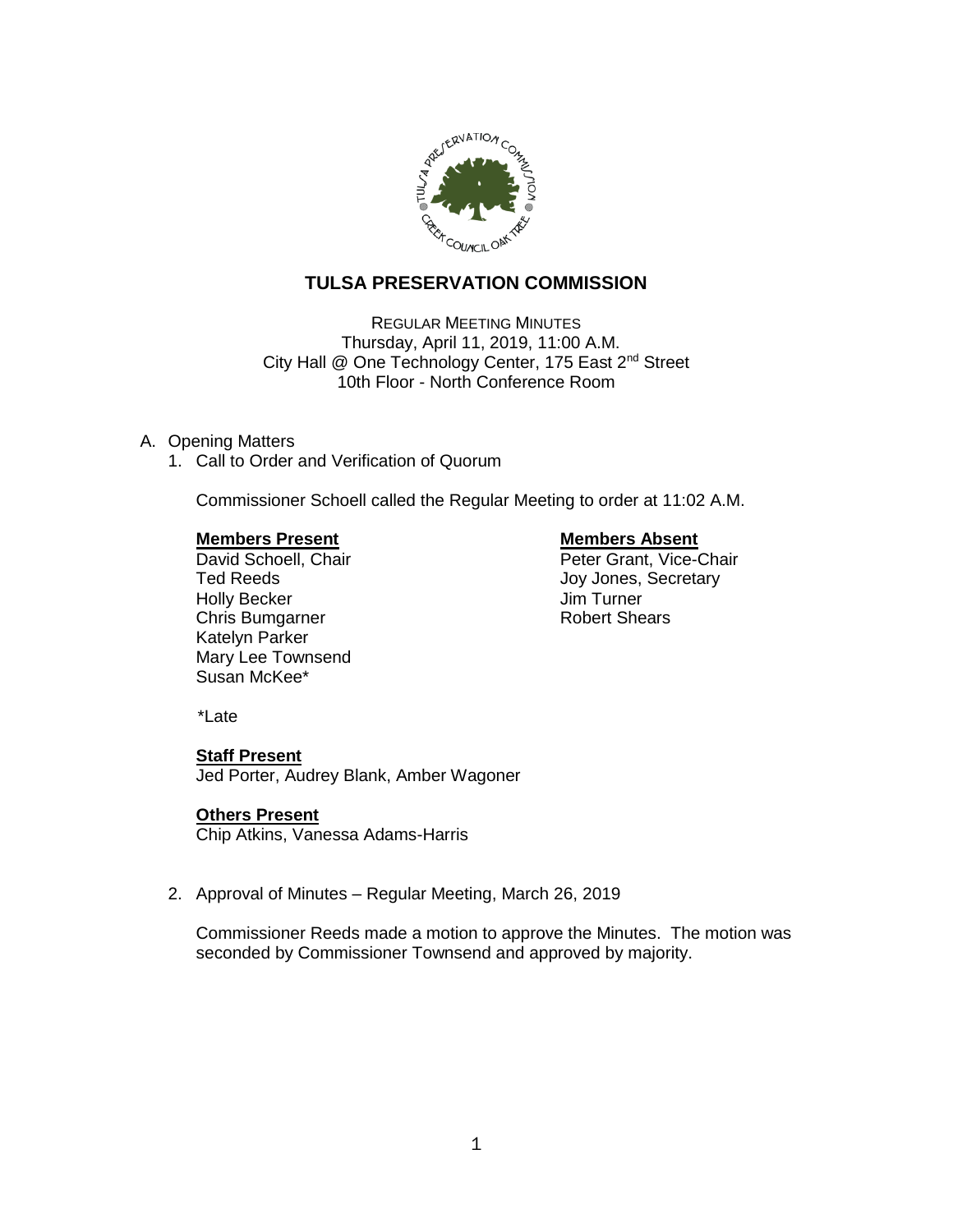**Vote:** Minutes - Regular Meeting, March 26, 2019

| In Favor         | <b>Opposed</b> | Abstaining | <b>Not Present</b> |
|------------------|----------------|------------|--------------------|
| Schoell          |                |            | Grant              |
| Reeds            |                |            | Jones              |
| <b>Becker</b>    |                |            | Turner             |
| <b>Bumgarner</b> |                |            | <b>Shears</b>      |
| Parker           |                |            | McKee              |
| Townsend         |                |            |                    |

- 3. Disclosure of Conflicts of Interest No Conflicts of Interest were disclosed.
- B. Actionable Items
	- 1. **HP-0088-2019 / 1564 S. Yorktown Ave.** (Yorktown) *Historic Preservation Permit Subcommittee Review Date: April 4, 2019* Applicant: Greg and Rick Melton Proposal:
		- 1. Replacement of windows

Staff presented its report, and Commissioner Schoell presented the report on behalf of the Historic Preservation Permit Subcommittee, noting that there was discussion as to whether the suggested picture windows were an original feature. Commissioner Schoell inquired whether images of double-hung windows were available, and the applicant responded that no photographs had been found. Commissioner Schoell further relayed that the Subcommittee had recommended a gang of three (3) double-hung windows. Neighborhood Representative Atkins inquired whether there would be trim between the windows, which the applicant confirmed. Commissioner Schoell requested confirmation that the distance on other double-hung windows on the house would be repeated, which the applicant confirmed. Commissioner Schoell inquired if the applicant would remove the original jambs and expose the studs, and the applicant confirmed the procedure was necessary due to the damage by the fire.

As there was no further discussion, Commissioner Reeds made a motion to approve the application with the condition that the picture windows be replaced with a gang of three (3) double-hung windows with appropriate space between the windows. The motion was seconded by Commissioner McKee and was approved unanimously.

|  |  | Vote: 1564 S. Yorktown Ave. (Yorktown) |  |
|--|--|----------------------------------------|--|
|--|--|----------------------------------------|--|

|    | In Favor     | <b>Opposed</b> | <b>Abstaining</b> | <b>Not Present</b> |
|----|--------------|----------------|-------------------|--------------------|
|    | 1. Schoell   |                |                   | Grant              |
|    | 2. Reeds     |                |                   | Jones              |
|    | 3. Becker    |                |                   | Turner             |
|    | 4. Bumgarner |                |                   | <b>Shears</b>      |
|    | 5. Parker    |                |                   |                    |
|    | 6. Townsend  |                |                   |                    |
| 7. | McKee        |                |                   |                    |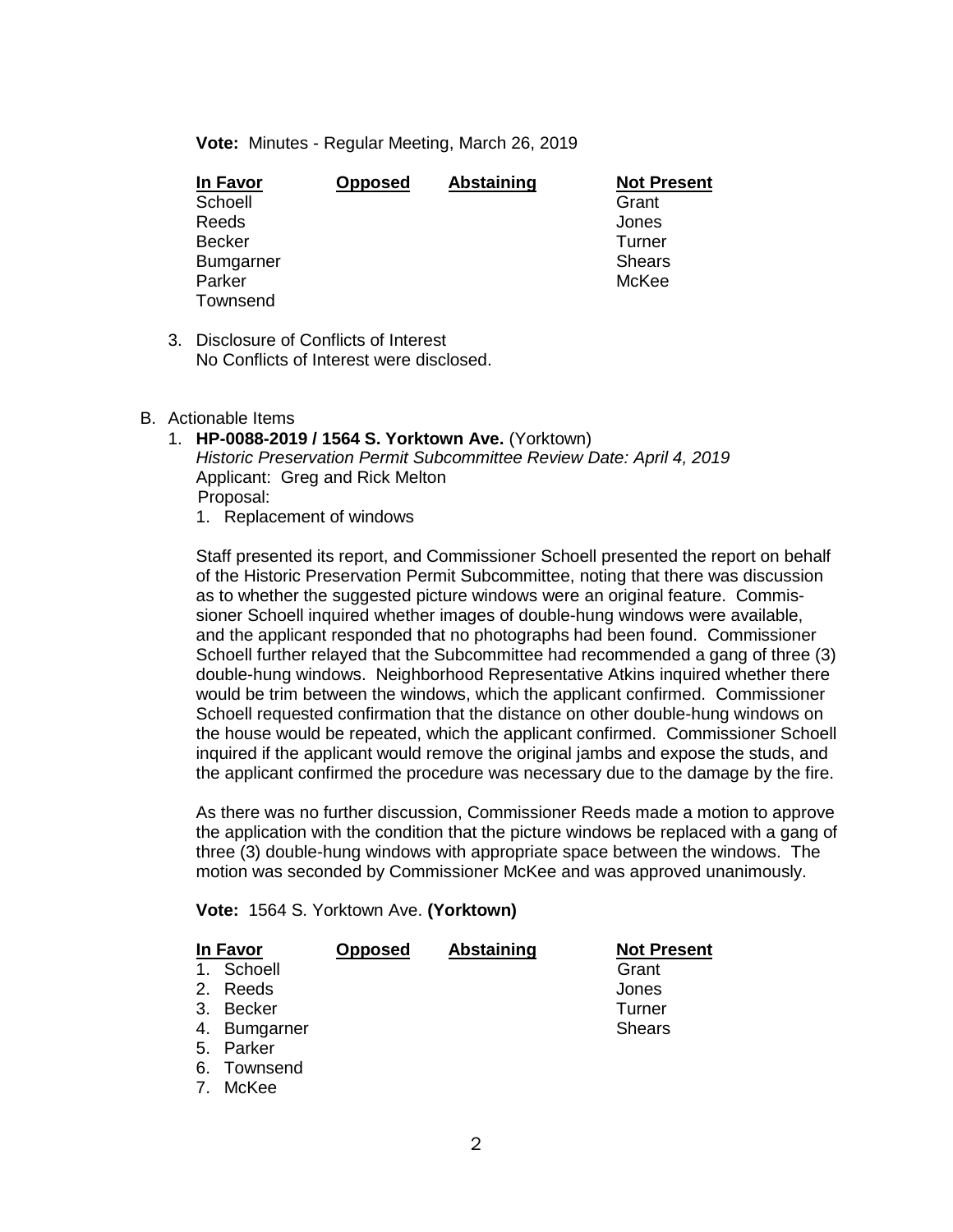2. **HP-0069-2019 / 1730 S. Quincy Ave.** (Swan Lake) *Historic Preservation Permit Subcommittee Review Date: February 7, 2019* Applicant: Travis Harris Proposal:

1. Construction of apartments

Staff presented its report and noted that recommendations made during the Historic Preservation Permit Subcommittee's review were addressed. The applicant added that the only recommendation not fully addressed was the design of the porch, as they were informed that the porch's structure was over the building line; however, there is a 20% allowance which can be approved by staff of the Tulsa Metropolitan Area Planning Commission. Commissioner Reeds clarified that the Subcommittee did not explicitly state that the windows located on the east and west facades needed to match. The applicant stated that they understood and preferred that those two windows match. Neighborhood Representative Atkins noted that, although the current application was the best version to be presented to the Tulsa Preservation Commission, it still did not have appropriate mass for the neighborhood. He also noted that the Tulsa City Council voted against the apartments previously, to which Counsel responded that the roles of the Tulsa City Council and Tulsa Preservation Commission were different. Commissioner Reeds stated they understood the issue of scale; however, the revised Tulsa Zoning Code encourages density, and this is an appropriately dense project. Commissioner Townsend inquired about the width of access to the garages, which the applicant stated was the legal requirement of eighteen feet (18'-0"). Commissioner Townsend inquired about the location of mechanical units, which the applicant stated would be located on the rooftop with adequate screening. Commissioner Parker inquired whether the units would have individual trash receptacles, which the applicant confirmed. Commissioner McKee inquired if there would be additional screening to protect the privacy of the neighbors, and the applicant indicated that issue would be addressed by the developer.

As there was no further discussion, Commissioner Reeds made a motion to approve the application. The motion was seconded by Commissioner Schoell and approved by majority.

**Vote:** 1564 S. Yorktown Ave. **(Yorktown)**

| In Favor     | <b>Opposed</b> | <b>Abstaining</b> | <b>Not Present</b> |
|--------------|----------------|-------------------|--------------------|
| 1. Schoell   |                | McKee             | Grant              |
| 2. Reeds     |                |                   | Jones              |
| 3. Becker    |                |                   | Turner             |
| 4. Bumgarner |                |                   | <b>Shears</b>      |
| 5. Parker    |                |                   |                    |
| 6. Townsend  |                |                   |                    |

**3. Review and Approval of Application for Certified Local Governments Fund** Staff presented two proposals for the application of the Certified Local Governments Fund and noted that the largest difference between the two proposals was the inclusion of funds dedicated to the nomination for the Greenwood Historic District in Proposal 2. Staff explained that the funds would be available from July 1, 2019 to June 30, 2020 and that the anticipated award will be \$12,250. Staff commented that the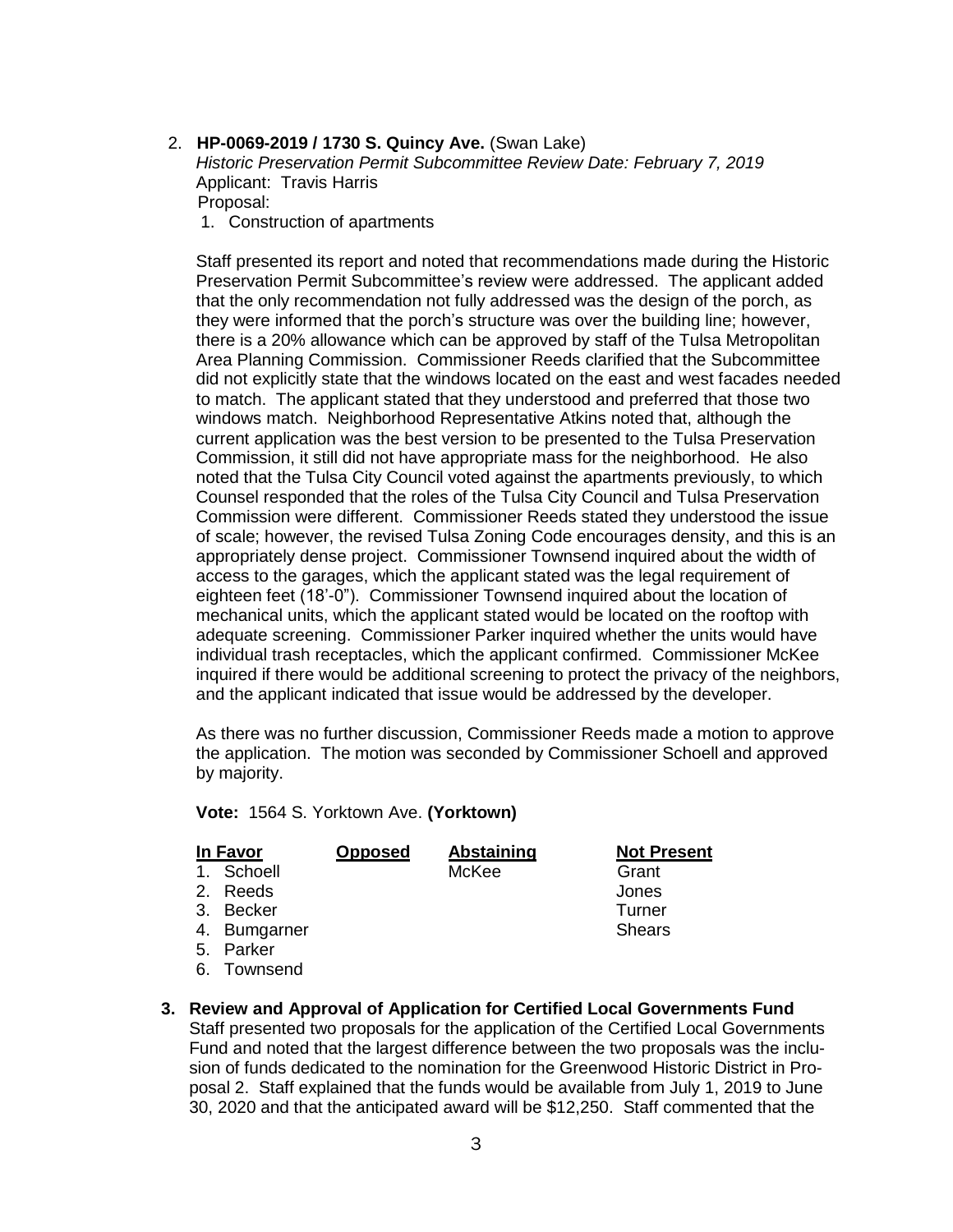Commission can present multiple proposals so that if the first proposal is not feasible the other proposal could be pursued. Staff noted that some fixed amounts (printing, supplies, postage, etc.) were based on budgets from previous years. Staff also noted that the consultant's fee for Wood Window Makeover's workshop is a fixed amount and that, although there has been a site offered at no cost, the location would be entirely up to the consultant.

Staff noted that the allowance for the nomination would cover most of the initial expenses, such as fieldwork, and added that the proposal was submitted by Vanessa Adams-Harris. Ms. Adams-Harris relayed that the consultant, Terry Myers, had been involved with the nomination previously and that the process would involve a site visit. Commissioner Schoell inquired if, after the nomination to the National Register of Historic Places has been completed, there would be interest in pursuit of an Historic Preservation Overlay for the area, and Ms. Adams-Harris stated the designation would eventually be likely. Commissioner Townsend noted that some work has already been done and inquired how much the allocation of funds from the Tulsa Preservation Commission would advance process. Staff noted that the contract between the consultant and Indian Nations Council of Governments would address the Scope of Work outlined in the proposal and that the Certified Local Government Funds have been used in the past for nominations. Commissioner Schoell inquired if there had been previous attempts, which Ms. Adams-Harris confirmed, stating that these previous efforts were not fully in line with the community's vision and historic significance of the area. Commissioner Schoell inquired if the consultant would begin a new survey or work with previously gathered material, and Ms. Adams-Harris stated that the consultant would begin with previous research, which has been approved by the community.

As there was no further discussion, Commissioner Townsend made a motion to approve Proposal 2 with Proposal 1 submitted as a contingency. The motion was seconded by Commissioner Reeds and was approved unanimously.

**Vote:** Approval of Application for Certified Local Governments Fund

| In Favor                                | <b>Opposed</b> | <b>Abstaining</b> | <b>Not Present</b> |
|-----------------------------------------|----------------|-------------------|--------------------|
| Schoell<br>1.                           |                |                   | Grant              |
| Reeds<br>2.                             |                |                   | Jones              |
| <b>Becker</b><br>3.                     |                |                   | Turner             |
| 4. Bumgarner                            |                |                   | <b>Shears</b>      |
| Parker<br>5.                            |                |                   |                    |
| Townsend<br>6.                          |                |                   |                    |
| McKee<br>$7_{\scriptscriptstyle{\sim}}$ |                |                   |                    |
| Reports<br>C.                           |                |                   |                    |
| 1. Chair Report                         |                |                   |                    |
| None                                    |                |                   |                    |